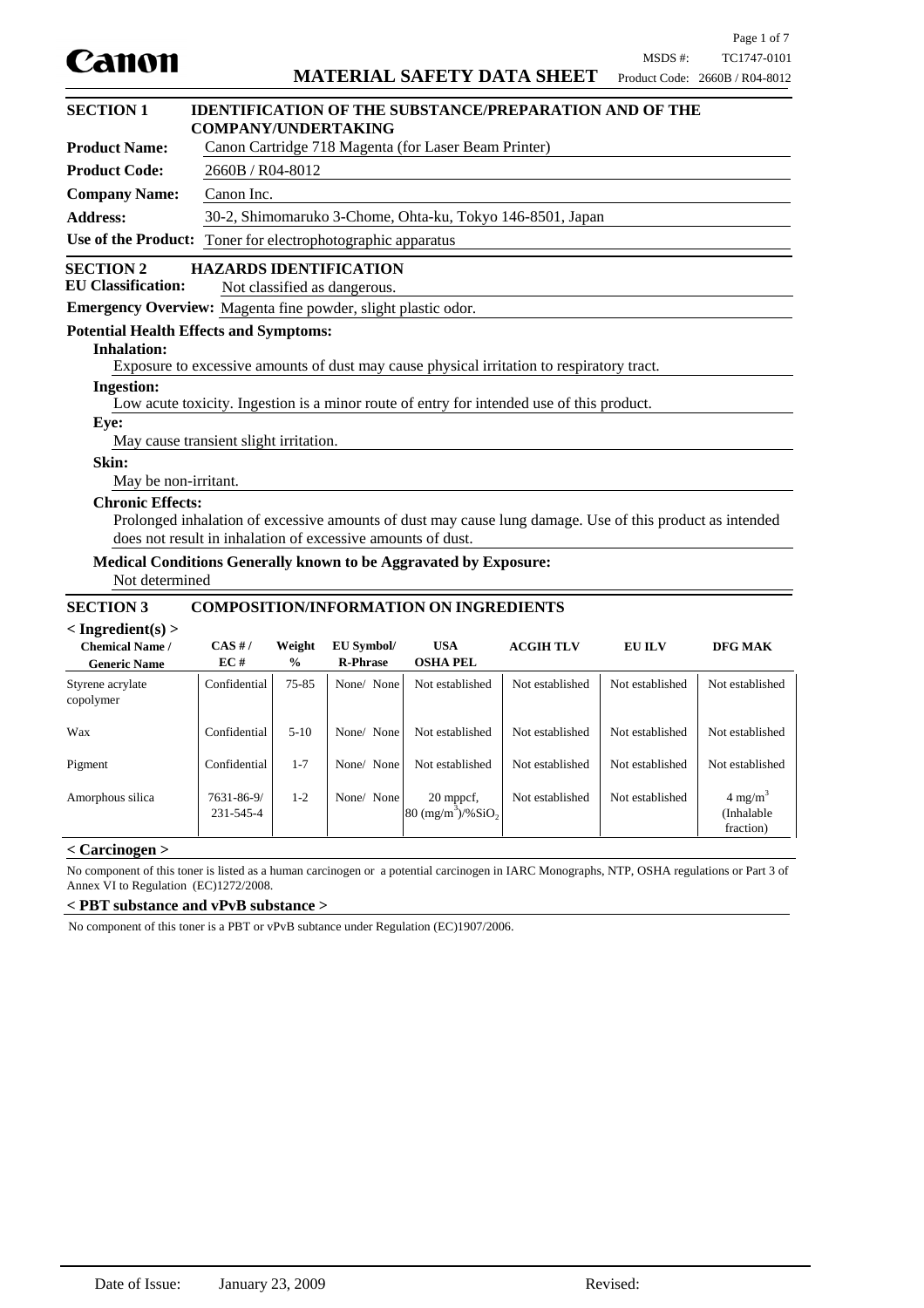

### **SECTION 4 FIRST AID MEASURES**

#### **First Aid Measures:**

#### **Inhalation:**

If symptoms are experienced, move victim to fresh air and obtain medical advice.

#### **Ingestion:**

Rinse mouth. Drink 1 or 2 glasses of water. If irritation or discomfort occurs, obtain medical advice immediately.

#### **Eye:**

Do not allow victim to rub eye(s). Flush with lukewarm, gently flowing water for 5 minutes or until particle is removed. If irritation persists, obtain medical attention.

#### **Skin:**

Wash with soap and water. If irritation persists, obtain medical advice.

#### **Note to Physicians:**

None

#### **SECTION 5 FIRE FIGHTING MEASURES**

### **Fire Fighting Measures:**

#### **Extinguishing Media:**

CO2, water, dry chemicals

**Unsuitable Extinguishing Media:**

None

#### **Special Fire Fighting Procedures:**

None

#### **Unusual Fire and Explosion Hazards:**

Can form explosive dust-air mixtures when finely dispersed in air.

#### **Fire and Explosive Properties (See also SECTION 9):**

### **Hazardous Combustion Products:**

CO2, CO

#### **Other Properties:**

Not available

### **SECTION 6 ACCIDENTAL RELEASE MEASURES**

#### **Personal Precautions:**

#### Avoid breathing dust.

#### **Environmental Precautions:**

Do not wash away into sewer.

#### **Method for Cleaning Up:**

Sweep slowly spilled powder on to paper, and carefully transfer into a waste container. Clean remainder with wet paper, wet cloth or a vacuum cleaner.

If a vacuum cleaner is used, it must rate as a dust explosion-proof type. Fine powder can form explosive dust-air mixtures.

### **SECTION 7 HANDLING AND STORAGE**

#### **Handling:**

Avoid breathing dust.

Use with adequate ventilation.

### **Storage:**

Keep out of the reach of children. Keep away from oxidizing materials.

#### **Specific Uses:**

Toner for electrophotographic apparatus.

For more information, please refer to the instruction of this product.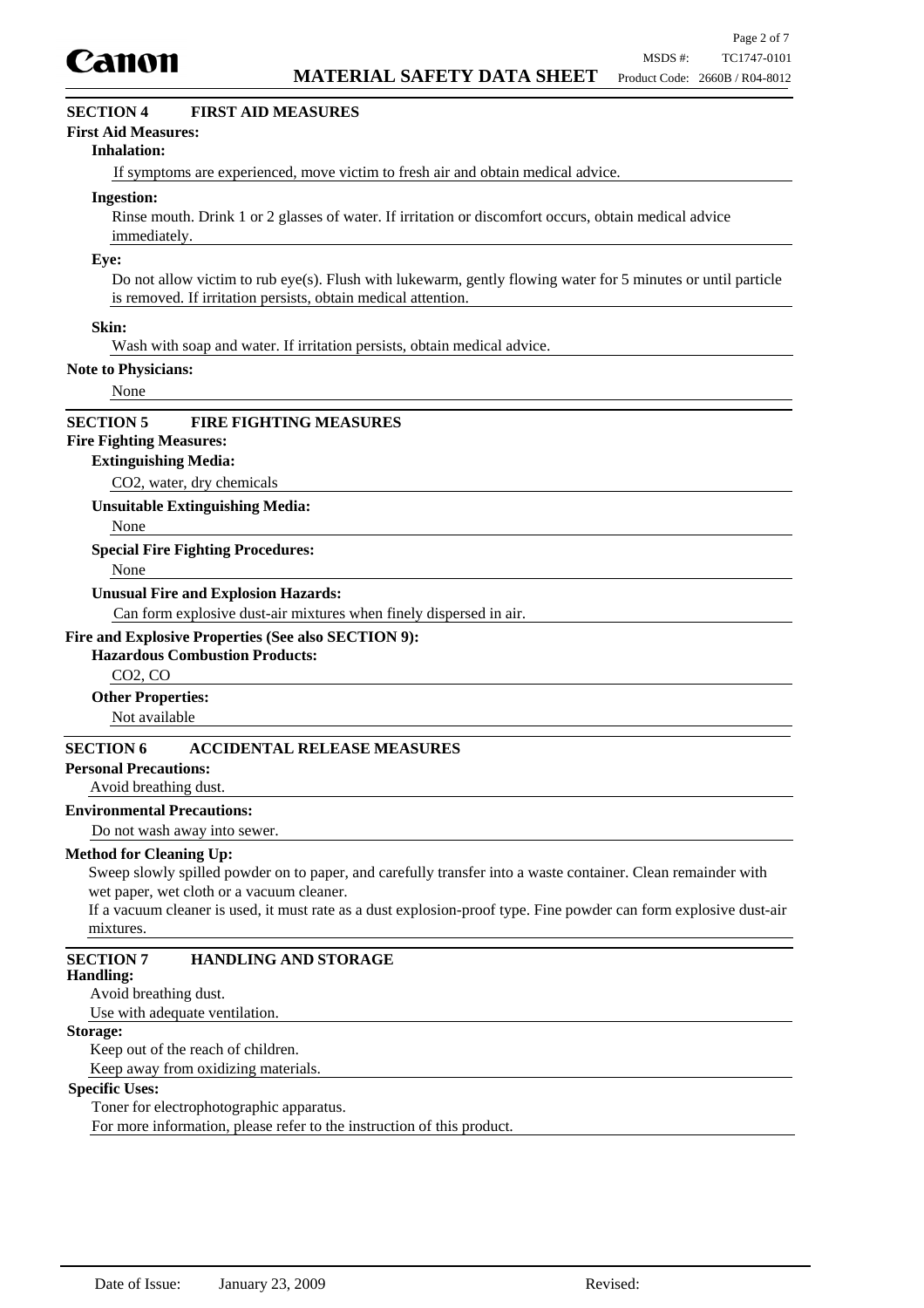### **SECTION 8 EXPOSURE CONTROLS / PERSONAL PROTECTION**

#### **Exposure Guidelines:**

|                           | USA OSHA PEL (TWA): 15 mg/m <sup>3</sup> (Total dust), 5 mg/m <sup>3</sup> (Respirable fraction) |
|---------------------------|--------------------------------------------------------------------------------------------------|
| <b>ACGIH TLV (TWA):</b>   | 10 mg/m <sup>3</sup> (Inhalable fraction), 3 mg/m <sup>3</sup> (Respirable fraction)             |
| DFG (MAK):                | $4 \text{ mg/m}^3$ (Inhalable fraction), 1.5 mg/m <sup>3</sup> (Respirable fraction)             |
| (Also refer to SECTION 3) |                                                                                                  |

### **Engineering Controls:**

Use adequate ventilation.

### **Personal Protection Equipment(s):**

| <b>Respiratory Protection:</b> $\Box$ Required |                                             |
|------------------------------------------------|---------------------------------------------|
|                                                | $\boxtimes$ Not Required                    |
| <b>Eye/Face Protection:</b>                    | $\Box$ Required<br>$\boxtimes$ Not Required |
| <b>Skin Protection:</b>                        | $\Box$ Required<br>$\boxtimes$ Not Required |

## **SECTION 9 PHYSICAL AND CHEMICAL PROPERTIES**

| Appearance:                                             | Magenta fine powder                                                            |
|---------------------------------------------------------|--------------------------------------------------------------------------------|
| Odor:                                                   | Slight plastic odor                                                            |
| pH:                                                     | Not applicable                                                                 |
| Boiling Point/Range(°C):                                | Not applicable                                                                 |
| Melting Point/Range(°C):                                | 80-130 (Softening point)                                                       |
| Decomposition Temperature(°C):                          | > 200                                                                          |
| Flash Point(°C):                                        | Not applicable                                                                 |
| <b>Flammable (Explosive) Limits:</b>                    | Not applicable                                                                 |
| <b>Autoignition Temperature</b> (°C):                   | Not available                                                                  |
| <b>Flammability:</b>                                    | Not-flammable (Test method: Directive 92/69/EEC, A10 Flammability<br>(Solids)) |
| <b>Explosive Properties:</b>                            | Can form explosive dust-air mixtures when finely dispersed in air.             |
| <b>Oxidizing Properties:</b>                            | Not available                                                                  |
| <b>Vapor Pressure:</b>                                  | Not applicable                                                                 |
| <b>Vapor Density:</b>                                   | Not applicable                                                                 |
| <b>Density / Specific Gravity:</b>                      | $1.0 - 1.2$                                                                    |
| <b>Water Solubility:</b>                                | Negligible                                                                     |
| <b>Fat Solubility:</b>                                  | Partially soluble in toluene and xylene.                                       |
| Partition Coefficient (n-Octanol/Water): Not applicable |                                                                                |
| <b>Percent Volatile:</b>                                | Negligible                                                                     |
| <b>Evaporation Rate:</b>                                | Not applicable                                                                 |
| Viscosity (mPa s):                                      | Not applicable                                                                 |
|                                                         |                                                                                |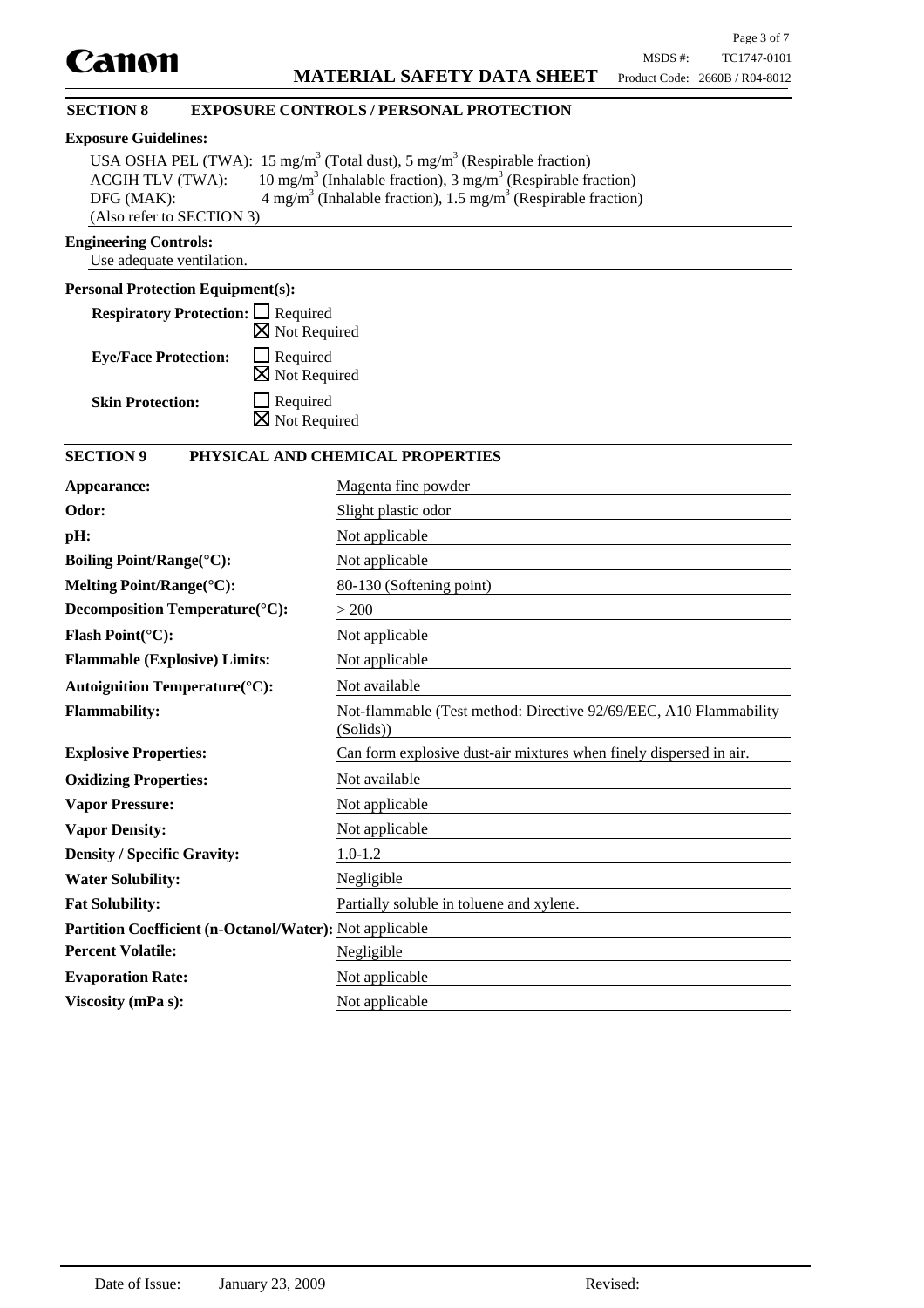|                                                                           |                                                                                                                                                                                                                                                                                                                                                                                                                                                                     |         | Page 4 of 7                    |
|---------------------------------------------------------------------------|---------------------------------------------------------------------------------------------------------------------------------------------------------------------------------------------------------------------------------------------------------------------------------------------------------------------------------------------------------------------------------------------------------------------------------------------------------------------|---------|--------------------------------|
| canon                                                                     | <b>MATERIAL SAFETY DATA SHEET</b>                                                                                                                                                                                                                                                                                                                                                                                                                                   | MSDS #: | TC1747-0101                    |
|                                                                           |                                                                                                                                                                                                                                                                                                                                                                                                                                                                     |         | Product Code: 2660B / R04-8012 |
| <b>SECTION 10</b>                                                         | STABILITY AND REACTIVITY                                                                                                                                                                                                                                                                                                                                                                                                                                            |         |                                |
| <b>Stability:</b>                                                         | $\boxtimes$ Stable<br>Unstable                                                                                                                                                                                                                                                                                                                                                                                                                                      |         |                                |
| <b>Conditions to Avoid:</b>                                               | None                                                                                                                                                                                                                                                                                                                                                                                                                                                                |         |                                |
| <b>Materials to Avoid:</b>                                                | Strong oxidizers                                                                                                                                                                                                                                                                                                                                                                                                                                                    |         |                                |
| Hazardous Decomposition Products: CO, CO2                                 |                                                                                                                                                                                                                                                                                                                                                                                                                                                                     |         |                                |
| <b>Hazardous Polymerization:</b>                                          | $\Box$ May Occur<br>Will Not Occur<br>⋈                                                                                                                                                                                                                                                                                                                                                                                                                             |         |                                |
| <b>Conditions to Avoid:</b>                                               | None                                                                                                                                                                                                                                                                                                                                                                                                                                                                |         |                                |
| <b>SECTION 11</b>                                                         | TOXICOLOGICAL INFORMATION                                                                                                                                                                                                                                                                                                                                                                                                                                           |         |                                |
| <b>Acute Toxicity:</b><br><b>Inhalation:</b><br>Not available             |                                                                                                                                                                                                                                                                                                                                                                                                                                                                     |         |                                |
| <b>Ingestion:</b>                                                         |                                                                                                                                                                                                                                                                                                                                                                                                                                                                     |         |                                |
| Estimate: Rat, LD50 > 2000 mg/kg (See SECTION 16)                         |                                                                                                                                                                                                                                                                                                                                                                                                                                                                     |         |                                |
| Eye:                                                                      | Estimate: Rabbit, transient slight conjunctival irritation only. (See SECTION 16)                                                                                                                                                                                                                                                                                                                                                                                   |         |                                |
| Skin:<br>Estimate: Rabbit, non-irritant (See SECTION 16)                  |                                                                                                                                                                                                                                                                                                                                                                                                                                                                     |         |                                |
| <b>Sensitization:</b><br>Estimate: skin: Non-sensitizing (See SECTION 16) |                                                                                                                                                                                                                                                                                                                                                                                                                                                                     |         |                                |
| <b>Mutagenicity:</b><br>Ames Test (S. typhimurium, E. coli): Negative     |                                                                                                                                                                                                                                                                                                                                                                                                                                                                     |         |                                |
| <b>Reproductive Toxicity:</b><br>Not available                            |                                                                                                                                                                                                                                                                                                                                                                                                                                                                     |         |                                |
| <b>Carcinogenicity:</b><br>Not available                                  |                                                                                                                                                                                                                                                                                                                                                                                                                                                                     |         |                                |
| Others:<br>Chronic effects:<br>$mg/m3$ .                                  | Muhle et al. reported pulmonary response upon chronic inhalation exposure in rats to a toner enriched in<br>respirable-sized particles compared to commercial toner. No pulmonary change was found at $1 \text{ mg/m}^3$ which<br>is most relevant to potential human exposure. A minimal to mild degree of fibrosis was noted in 22% of the<br>animals at 4 mg/m <sup>3</sup> , and a mild to moderate degree of fibrosis was observed in 92% of the animals at 16 |         |                                |

These findings are attributed to "lung overloading", a generic response to excessive amounts of any dust retained in the lung for a prolonged interval.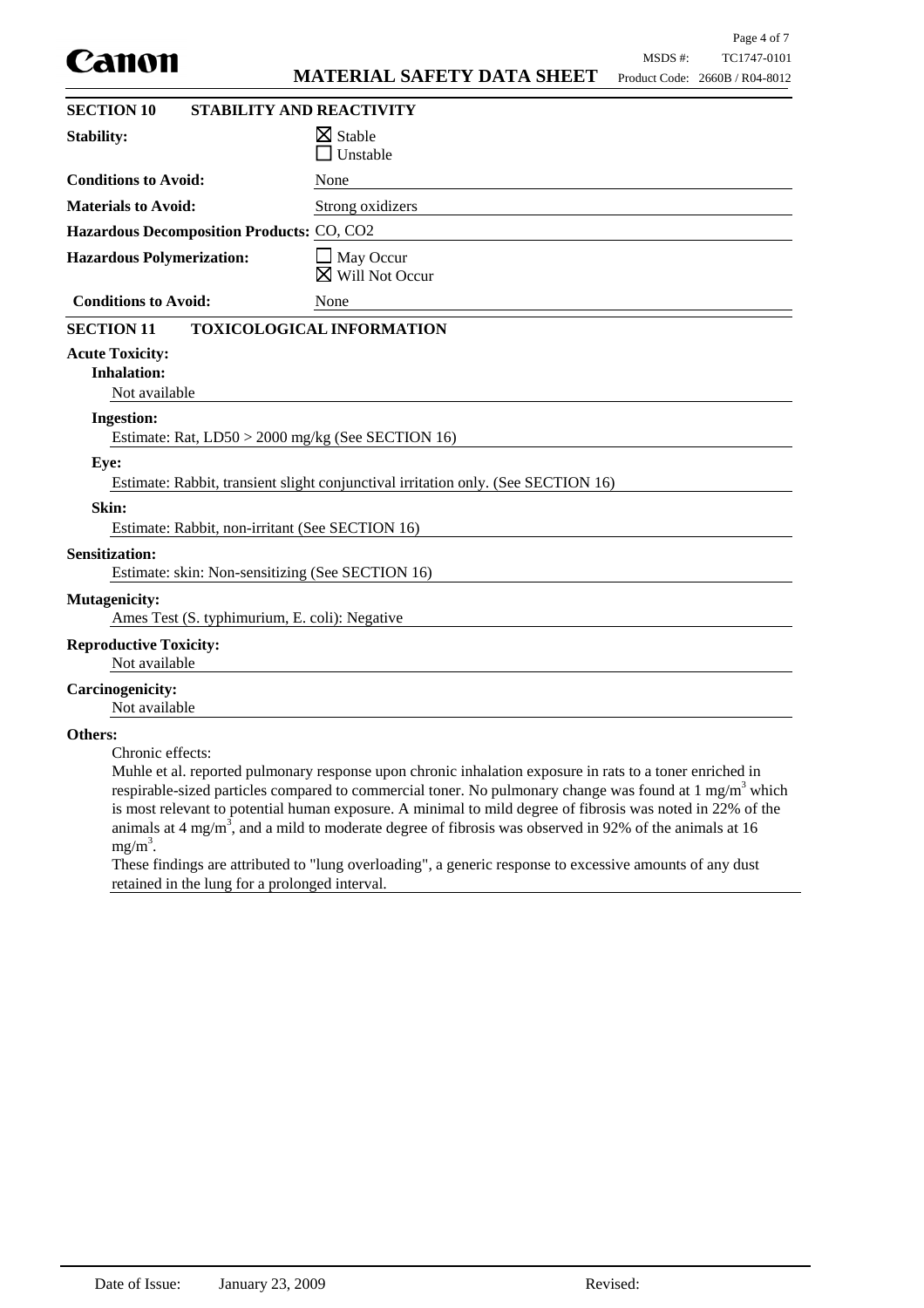

### **MATERIAL SAFETY DATA SHEET**

| <b>SECTION 12</b>                                 | <b>ECOLOGICAL INFORMATION</b>                                                                                                                                                          |
|---------------------------------------------------|----------------------------------------------------------------------------------------------------------------------------------------------------------------------------------------|
| <b>Mobility:</b>                                  | Not available                                                                                                                                                                          |
| <b>Persistence / Degradability:</b> Not available |                                                                                                                                                                                        |
| <b>Bioaccumulation:</b>                           | Not available                                                                                                                                                                          |
| <b>Ecotoxicity:</b>                               | Estimate: Fish, 96h LL50 > 1000 mg/l (WAF)<br>Estimate: Crustaceans, $48h$ EL50 > $1000$ mg/l (WAF)<br>Estimate: Algae, EbL50(72h), ErL50(0-72h) > 1000 mg/l (WAF)<br>(See SECTION 16) |
| <b>Other Adverse Effects:</b>                     | Not available                                                                                                                                                                          |

### **SECTION 13 DISPOSAL CONSIDERATIONS**

#### **Method of Disposal:**

DO NOT put toner or toner container into fire; heated toner may cause severe burns. DO NOT shred a toner container, unless dust-explosion preventing measures are taken. Finely dispersed particles form explosive mixtures in air. Disposal should be subject to federal, state and local laws.

| <b>SECTION 14</b>                              | <b>TRANSPORT INFORMATION</b>                                                    |
|------------------------------------------------|---------------------------------------------------------------------------------|
| $UN#$ :                                        | None                                                                            |
| <b>UN Shipping Name: None</b>                  |                                                                                 |
| <b>UN Classification:</b> None                 |                                                                                 |
| <b>UN Packing Group: None</b>                  |                                                                                 |
| <b>Marine Pollutant:</b>                       | $\Box$ Yes<br>Chemical name (wt%):<br>$\boxtimes$ No                            |
| <b>Special Precautions: None</b>               |                                                                                 |
| <b>SECTION 15</b>                              | <b>REGULATORY INFORMATION</b>                                                   |
| $\leq$ EU Information $>$                      |                                                                                 |
| <b>Information on the Label:</b>               | <b>Symbol &amp; Indication:</b> Not required                                    |
| <b>R-Phrase:</b><br>Not required               |                                                                                 |
| <b>S-Phrase:</b><br>Not required               |                                                                                 |
| <b>Dangerous Component(s):</b><br>Not required |                                                                                 |
| Not required                                   | <b>Special Precautions under 1999/45/EC Annex V:</b>                            |
|                                                | <b>Specific Provisions in Relation to Protection of Man or the Environment:</b> |
| 76/769/EEC:                                    | Not regulated                                                                   |
| $(EC)2037/2000$ : Not regulated                |                                                                                 |
| (EC)689/2008:                                  | Not regulated                                                                   |
| Others:                                        | None                                                                            |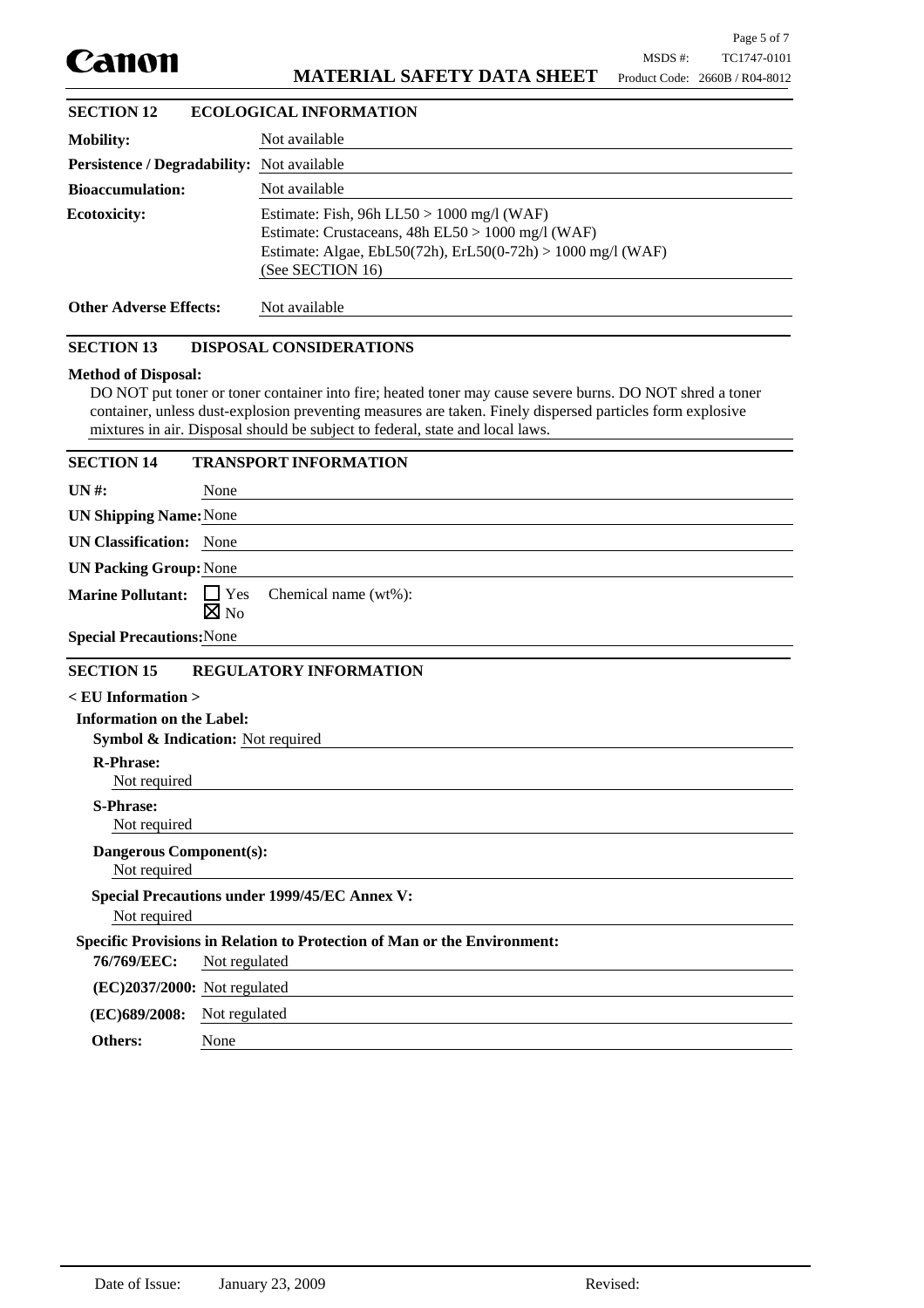| $<$ USA Information $>$                       |                                                             |          |  |
|-----------------------------------------------|-------------------------------------------------------------|----------|--|
| Information on the Label under OSHA:          |                                                             |          |  |
| <b>Signal Word:</b><br>Not required           |                                                             |          |  |
| <b>Hazard warning:</b>                        |                                                             |          |  |
| Not required                                  |                                                             |          |  |
| <b>Safety Advice:</b>                         |                                                             |          |  |
| Not required                                  |                                                             |          |  |
| <b>Hazardous Component(s):</b>                |                                                             |          |  |
| Not required                                  |                                                             |          |  |
| <b>SARA Title III §313:</b>                   |                                                             |          |  |
| <b>Chemical Name</b>                          |                                                             | Weight % |  |
| None                                          |                                                             |          |  |
| <b>California Proposition 65:</b>             |                                                             |          |  |
| <b>Chemical Name</b>                          |                                                             | Weight % |  |
| None                                          |                                                             |          |  |
| $\langle$ Canada Information $\rangle$        |                                                             |          |  |
| <b>WHMIS Controlled Product:</b>              | Not applicable (Manufactured article)                       |          |  |
| $\leq$ Australia Information $>$              |                                                             |          |  |
| <b>Statement of Hazardous Nature:</b>         | Not classified as hazardous according to criteria of NOHSC. |          |  |
| <b>SECTION 16</b><br><b>OTHER INFORMATION</b> |                                                             |          |  |

Estimate: Estimate based on test data on similar toner/developer/drum and/or the raw materials of this product.

#### **Literature References:**

- U.S. Department of Labor, 29CFR Part 1910
- U.S. Environmental Protection Agency, 40CFR Part 372
- U.S. Consumer Product Safety Commission, 16CFR Part 1500
- ACGIH, Threshold Limit Values for Chemical Substances and Physical Agents and Biological Exposure Indices
- U.S. Department of Health and Human Services National Toxicology Program, Annual Report on Carcinogens

- World Health Organization International Agency for Research on Cancer, IARC Monographs on the Evaluation on the Carcinogenic Risk of Chemicals to Humans

- DFG, List of MAK and BAT Values

- EU Directive 76/769/EEC, 67/548/EEC, 1999/45/EC
- EU Regulation (EC)2037/2000, (EC)689/2008, (EC)1907/2006, (EC)1272/2008
- Canada Workplace Hazardous Materials Information System
- Australia National Occupational Health and Safety Commission's Approved Criteria for Classifying Hazardous Substances[NOHSC:1008]